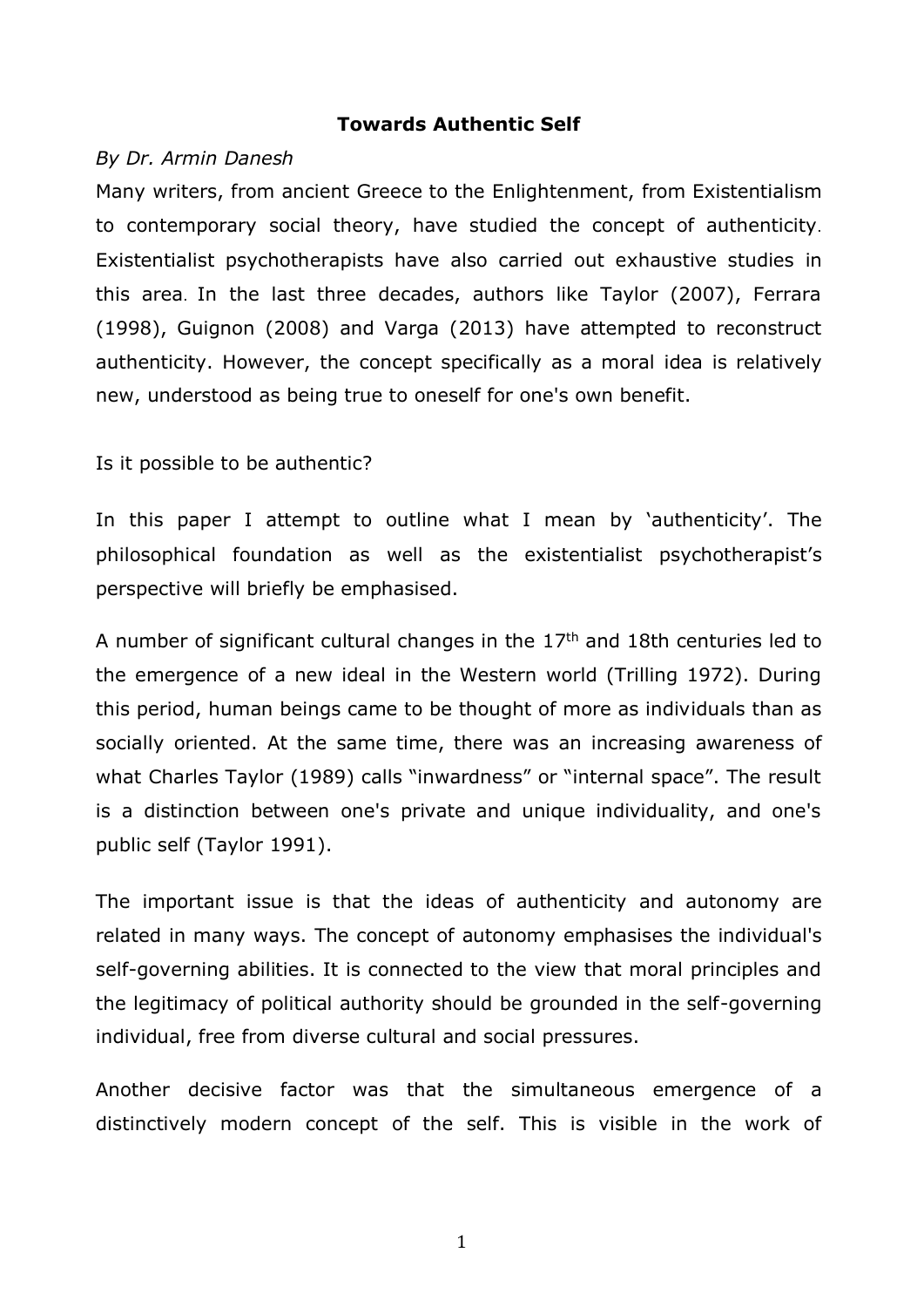Rousseau, who argues that the orientation toward life, which should guide the conduct one chooses, should come from an internal source.

The word 'authenticity' has become closely associated with Heidegger and Kierkegaard and was adopted by Sartre and De Beauvoir and by existentialist therapists and social theorists who followed them.

Kierkegaard's work on authenticity highlights the notion that each of us is to become what one is (Kierkegaard, 2013 [1846]). He provides a criticism of modern society as causing "inauthenticity" leading to what he calls widespread "despair," which manifests itself as spiritless-ness, denial, and defiance. In Kierkegaard's view, "becoming what one is" and evading despair and hollowness is not a matter of solitary introspection, but rather a matter of passionate commitment to a relation to something outside oneself, which gives life meaning. For Kierkegaard, this ultimate commitment was his defining relation to God.

Some existentialists say that the key to becoming authentic is to face our own death and our own limitation. In the dynamic process of opening ourselves to this reality and accepting it, we find ourselves most truly (van Deurzen, 2009; Cohn, 1997). This idea is based on the view of Heidegger.

Heidegger considered the nature of authenticity in his exploration of existence, in which he refers to human existence as 'Dasein'. The defining characteristics of Dasein's potentiality-for-being are displayed in the transformative events that lead to the possibility of being authentic. It becomes possible to see the whole of Dasein, including both its being as a "They-self" and as authentic being-one's-self (Heidegger, 1962 [1927]).

So the key to understanding authenticity lies in the characterisation of Dasein's being as a relation between two aspects or dimensions making up human existence. On the one hand, we find ourselves thrown into a world and a situation not of our own making. At the same time, however, to be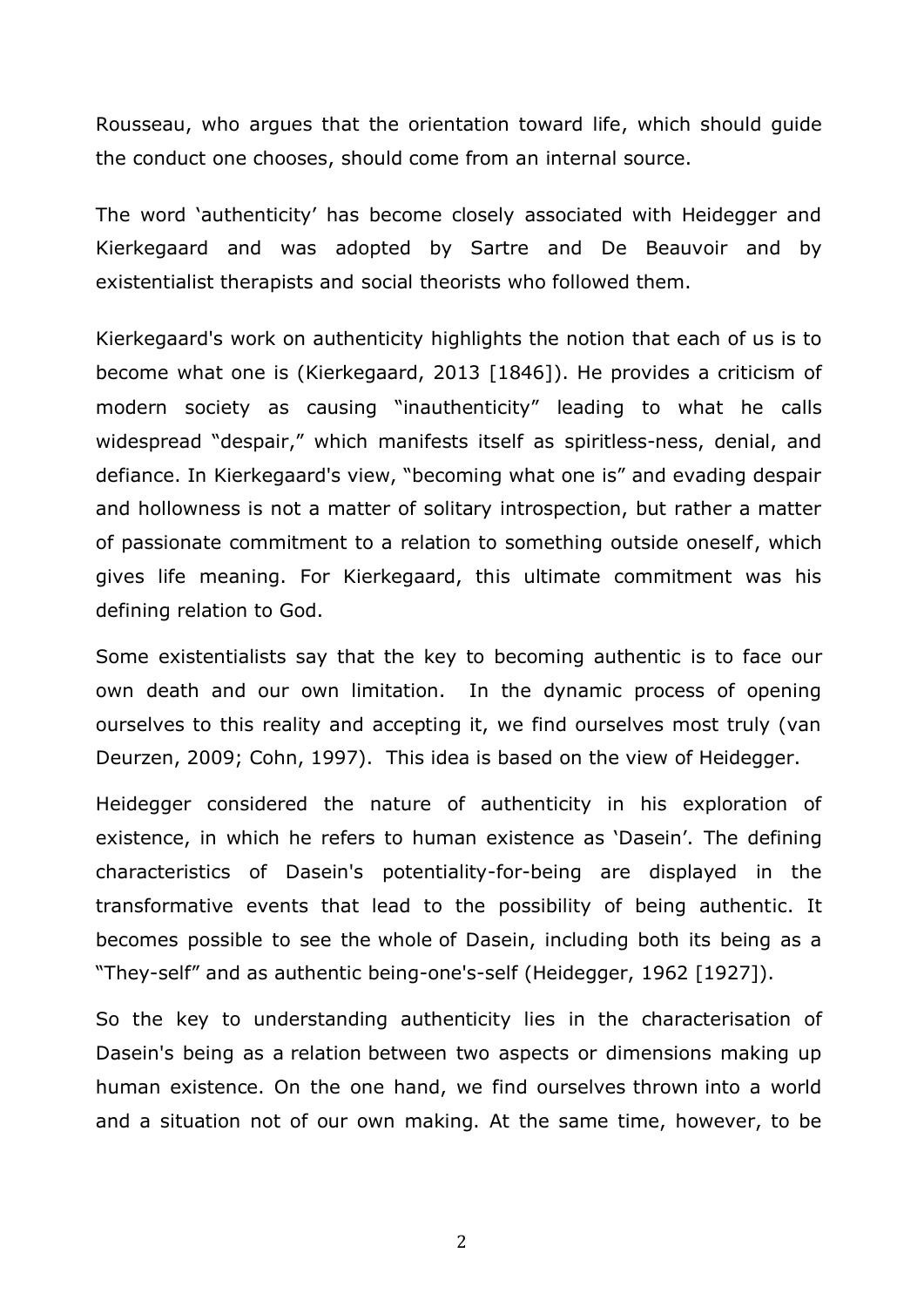human is to move toward achieving ends understood as integral to one's overarching life-project (ibid).

Heidegger sees authenticity as being true not to oneself, but to existence. In other words, authenticity is being open to or facing the givens of existence, including our thrown-ness and inevitable death. For Heidegger, the only way to reclaim authenticity is by becoming transparent to our being-towards-death and by fully accepting death as inevitable. He regards authenticity and inauthenticity as two different modes of being.

Sartre's view is that all values are generated by human interactions in situations, so that value is a human construct with no external forces (existence precedes essence). Inauthenticity is often associated with Sartre's (1984) 'acting in bad faith'. Sartre's account of "bad faith" is a kind of selfdeception and involves believing oneself to be something while being something else. For Sartre, the project of being in good faith seems impossible, as we are always necessarily in bad faith. The inescapable nature of bad faith seems to leave no possibility of authenticity. However, Cox's summary of Sartre's states that authentic existence is a project that has to be continually reassumed. A person is only as authentic as his present act. Authentic existence (the sustained project) is an unobtainable existentialist ideal. Nevertheless, it is an ideal worth aiming at (Cox, 2007).

De Beauvoir takes up Sartre's characterisation of the human condition and expands on ideas only hinted at in Sartre's famous lecture, "Existentialism is a Humanism" (1946), in developing a conception of authenticity. According to De Beauvoir, Sartre's conception of the human being as "engaged freedom" implies not just that each individual finds his or her "reason for being" in concrete realisations of freedom, but that willing one's own freedom necessarily involves willing the freedom of all humans.

De Beauvoir also builds on Sartre's notion of engagement to extend the idea of authenticity. Following Sartre, the authentic individual will be the one who takes up the terrifying freedom of being the ultimate source of values,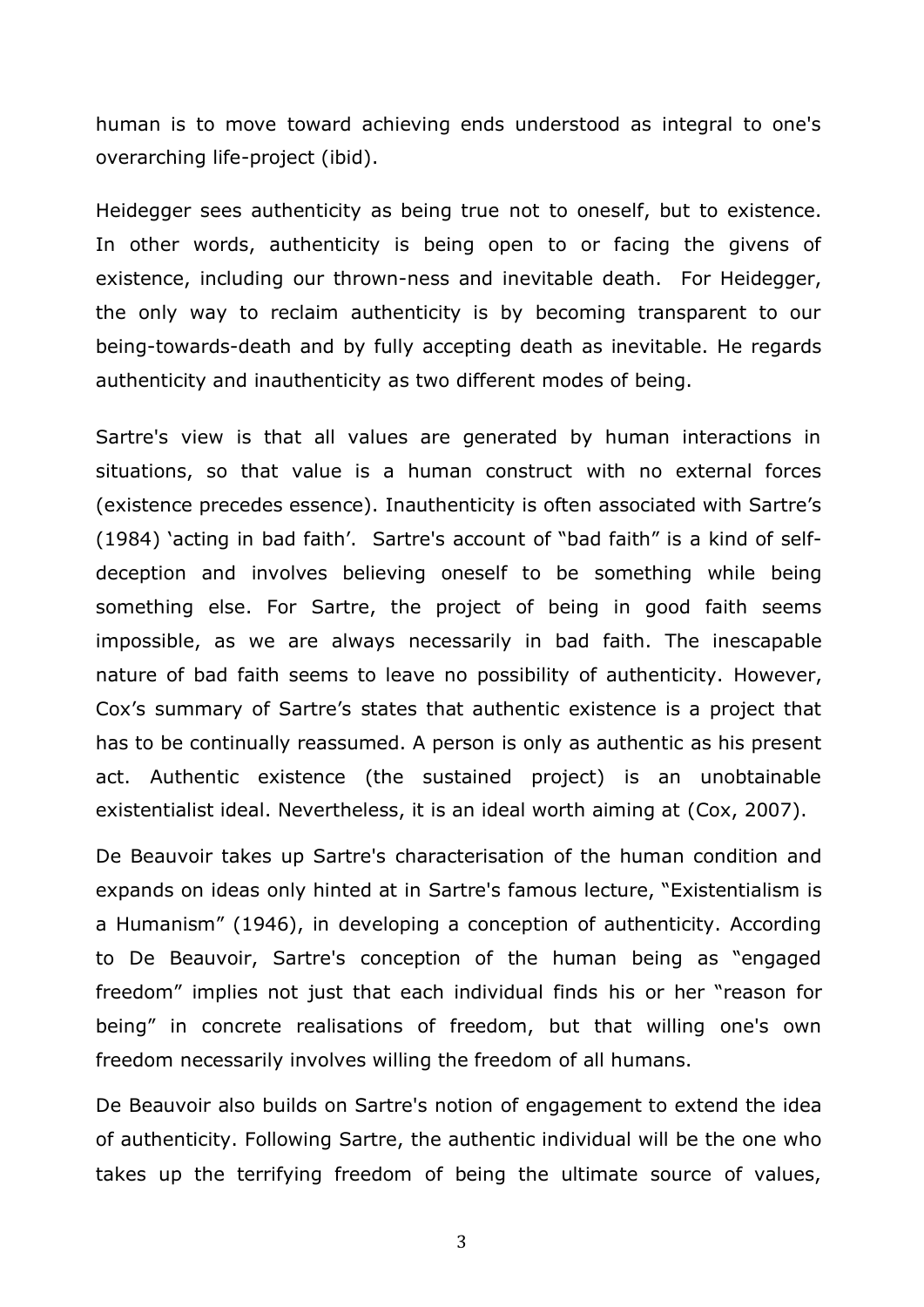embraces it, and acts with a clarity and firmness suitable to his or her best understanding of what is right in this context. In this way, the conception of authenticity is continuous with the ideal of being true to ourselves: we are called upon to become, in our concrete lives, what we already are in the ontological structure of our being.

In my opinion there is no 'fixed' or 'authentic' self. The self is always becoming and should be understood as a process rather than a concrete thing.

Following Heidegger, existentialists therapists such as Cohn emphasise that there can be no authentic or inauthentic self, but only an authentic way of being in the world (Cohn 1997, p.125). For van Deurzen, recognising our own limitation in facing death is crucial to becoming authentic self and it is impossible to achieve authenticity as an entirety (van Deurzen, 2009). We need also consider how the level of authenticity can vary in different areas of our life.

Most existential phenomenological therapists assist their clients to be aware of their own meaning in life, to act accordingly and take responsibility for their actions. They thus achieve greater authenticity in the dynamic, developmental and ongoing process.

For those who desire to be authentic seek freedom to make choices in the direction of their beliefs and take responsibility to act. Fallowing Heidegger, they project their life into the future. In the example of political refugees, moving towards a high level of authenticity means pursuing their political goals and value system. Their aspiration is related to their responsibility for others rather than focusing on themselves. This project enabled them to follow the path towards their greater authentic self. However, authenticity is not an absolute position or concrete state. In other words considering authenticity as a fixed phenomenon leads to inauthenticity. In this respect, authenticity and inauthenticity are part of our everyday lives. The